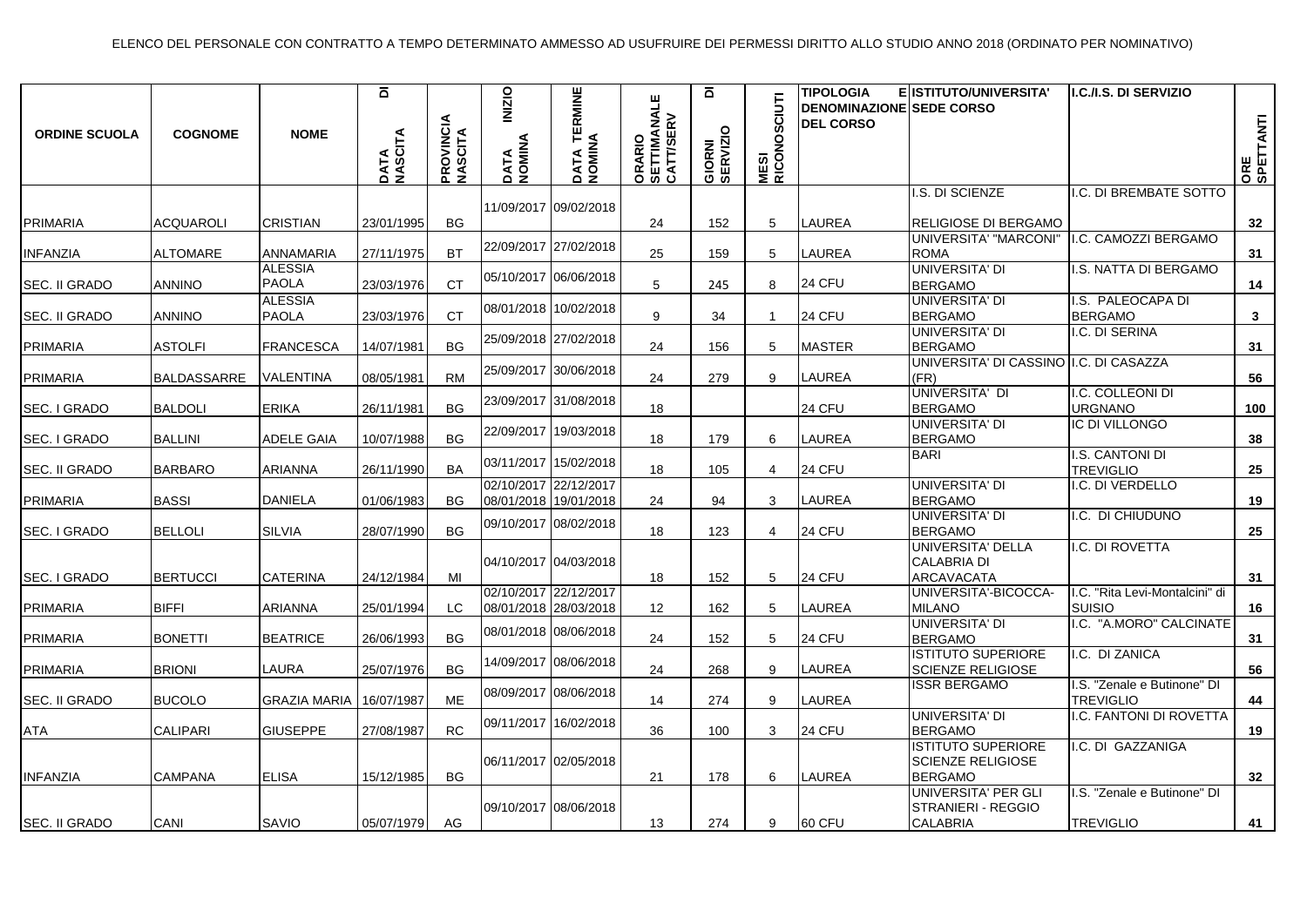| <b>ORDINE SCUOLA</b> | <b>COGNOME</b>    | <b>NOME</b>                         | $\overline{\mathbf{o}}$<br>DATA<br>NASCITA | <b>PROVINCIA</b><br>NASCITA | <b>INIZIO</b><br>DATA<br>NOMINA | DATA TERMINE<br>NOMINA | ORARIO<br>SETTIMANALE<br>CATT/SERV | $\overline{\mathbf{o}}$<br>GIORNI<br>SERVIZIO | CIUTI<br><b>MESI<br/>RICONOS</b> | <b>TIPOLOGIA</b><br><b>DENOMINAZIONE SEDE CORSO</b><br><b>DEL CORSO</b> | E ISTITUTO/UNIVERSITA'                                | I.C./I.S. DI SERVIZIO                                 | ORE<br>SPETTANTI |
|----------------------|-------------------|-------------------------------------|--------------------------------------------|-----------------------------|---------------------------------|------------------------|------------------------------------|-----------------------------------------------|----------------------------------|-------------------------------------------------------------------------|-------------------------------------------------------|-------------------------------------------------------|------------------|
|                      |                   |                                     |                                            |                             |                                 | 01/09/2017 08/06/2018  |                                    |                                               |                                  |                                                                         | <b>ISTITUTO SUPERIORE</b><br><b>SCIENZE RELIGIOSE</b> | I.C. DI MOZZANICA                                     |                  |
| PRIMARIA             | <b>CANTONI</b>    | <b>DOMENICO</b>                     | 25/01/1965                                 | CR.                         |                                 |                        | 13                                 | 281                                           | 9                                | <b>LAUREA</b>                                                           | CREMA (CR)                                            |                                                       | 30               |
|                      |                   |                                     |                                            |                             |                                 | 17/10/2017 22/12/2017  |                                    |                                               |                                  |                                                                         | UNIVERSITA' BICOCCA DI I.S. SUARDO DI                 |                                                       |                  |
| <b>SEC. II GRADO</b> | <b>CAPELLI</b>    | <b>IVAN</b>                         | 16/12/1983                                 | <b>BG</b>                   |                                 | 08/01/2018 11/02/2018  | 18                                 | 101                                           | 3                                | <b>LAUREA</b>                                                           | <b>MILANO</b>                                         | <b>BERGAMO</b>                                        | 19               |
| PRIMARIA             | CAPITANIO         | <b>ELISABETTA</b>                   | 25/01/1995                                 | BG                          |                                 | 27/09/2017 08/06/2018  | 24                                 | 255                                           | 9                                | LAUREA                                                                  | UNIBS CATTOLICA<br><b>BRESCIA</b>                     | I.C. DI GORLAGO                                       | 56               |
|                      |                   |                                     |                                            |                             |                                 |                        |                                    |                                               |                                  |                                                                         | UNIVERSITA' DI                                        | <b>IPSSAR DI SAN</b>                                  |                  |
| ISEC. II GRADO       | <b>CAPONETTO</b>  | <b>GIANLUCA</b>                     | 20/06/1979                                 | <b>TP</b>                   |                                 | 25/09/2017 08/06/2018  | 18                                 | 257                                           | 9                                | 24 CFU                                                                  | <b>BERGAMO</b>                                        | PELLEGRINO TERME                                      | 56               |
|                      |                   |                                     |                                            |                             |                                 | 08/01/2018 27/03/2018  |                                    |                                               |                                  |                                                                         | UNIVERSITÀ                                            | IPSSAR DI SAN                                         |                  |
| ISEC. II GRADO       | <b>CARDOLA</b>    | <b>ANTONIO</b>                      | 14/08/1991                                 | <b>NA</b>                   |                                 |                        | 18                                 | 79                                            | 3                                | 24 CFU                                                                  | PARTHENOPE - NAPOLI                                   | PELLEGRINO TERME                                      | 19               |
|                      |                   |                                     |                                            |                             |                                 |                        |                                    |                                               |                                  |                                                                         | UNIVERSITA' BICOCCA                                   | I.C. DE AMICIS DI                                     |                  |
| <b>PRIMARIA</b>      | <b>CASARI</b>     | <b>NICOLE</b>                       | 20/05/1995                                 | <b>BG</b>                   |                                 | 25/10/2017 10/02/2018  | 24                                 | 109                                           | 4                                | LAUREA                                                                  | <b>MILANO</b>                                         | <b>TREVIGLIO</b>                                      | 25               |
|                      |                   | <b>VALENTINA</b>                    |                                            |                             |                                 | 18/09/2017 28/03/2018  |                                    |                                               |                                  |                                                                         | <b>UNIVERSITA' DI</b>                                 | I.C. "GIOVANNI XXIII" DI                              |                  |
| <b>INFANZIA</b>      | CATTANEO          | AKPESIRI                            | 01/11/1995                                 | <b>BG</b>                   |                                 |                        | 25                                 | 192                                           | 6                                | <b>LAUREA</b>                                                           | <b>BERGAMO</b>                                        | <b>VAL BREMBILLA</b>                                  | 38               |
|                      |                   | <b>FRANCESCA</b>                    |                                            |                             |                                 | 16/12/2017 16/03/2018  |                                    |                                               |                                  | SPEC.                                                                   | <b>UNIVERSITA' DI</b>                                 | <b>.C. DI MAPELLO</b>                                 |                  |
| <b>INFANZIA</b>      | <b>CERESOLI</b>   | <b>ROMANA</b>                       | 24/03/1988                                 | <b>BG</b>                   |                                 |                        | 12 <sup>2</sup>                    | 91                                            | 3                                | SOSTEGNO                                                                | <b>BERGAMO</b>                                        |                                                       | 9                |
|                      |                   |                                     |                                            |                             |                                 | 21/11/2017 16/04/2018  |                                    |                                               |                                  |                                                                         | UNIVERSITA' DELLA                                     | <b>.C. DA ROSCIATE DI</b>                             |                  |
| <b>ATA</b>           | <b>COLELLA</b>    | <b>EMANUELA</b>                     | 29/06/1990                                 | <b>CE</b>                   |                                 |                        | 36                                 | 147                                           | 5                                | <b>LAUREA</b>                                                           | <b>CAMPANIA</b>                                       | <b>BERGAMO</b>                                        | 31               |
| PRIMARIA             | COLOSIO           | <b>MIRIANA</b>                      | 15/01/1996                                 | BG.                         |                                 | 08/01/2018 08/06/2018  | 24                                 | 152                                           | $5^{\circ}$                      | LAUREA                                                                  | UNIVERSITA' CATTOLICA<br>DEL S.C. DI BRESCIA          | I.C. DI TAVERNOLA<br><b>BERGAMASCA</b>                | 31               |
| SEC. I GRADO         | <b>CONTATO</b>    | <b>FABIANA</b>                      | 22/10/1974                                 | <b>BG</b>                   |                                 | 30/09/2017 31/08/2018  | 18                                 |                                               |                                  | 24 CFU                                                                  | UNIVERSITA' DI<br><b>BERGAMO</b>                      | .C. "Rita Levi-Montalcini" DI<br><b>SUISIO</b>        | 100              |
| PRIMARIA             | <b>CONTINI</b>    | <b>ROBERTA</b><br><b>BATTISTINA</b> | 06/11/1988                                 | <b>BG</b>                   |                                 | 27/09/2017 08/06/2018  | 24                                 | 255                                           | 9                                | <b>LAUREA</b>                                                           | UNIBS CATTOLICA DI<br><b>BRESCIA</b>                  | I.C. DI GORLAGO                                       | 56               |
| SEC. I GRADO         | <b>CORTINOVIS</b> | <b>FABIO</b>                        | 24/03/1989                                 | <b>BG</b>                   |                                 | 27/09/2017 22/02/2018  | 3                                  | 149                                           | 5                                | LAUREA                                                                  | IST.SUP.DI SCIENZE<br><b>RELIGIOSE</b>                | <b>.C. DI TREVIOLO</b>                                | 5                |
| SEC. I GRADO         | <b>CORTINOVIS</b> | <b>FABIO</b>                        | 24/03/1989                                 | <b>BG</b>                   |                                 | 08/01/2018 10/02/2018  | 12                                 | 34                                            | -1                               | <b>LAUREA</b>                                                           | <b>IST.SUP.DI SCIENZE</b><br><b>RELIGIOSE</b>         | I.C DI ALMENNO SAN<br>SALVATORE                       | 4                |
| SEC. II GRADO        | CORVASCE          | ANDREINA                            | 11/07/1974                                 | <b>BT</b>                   |                                 | 02/10/2017 08/06/2018  | 12                                 | 250                                           | 8                                | 24 CFU                                                                  | UNIVERSITA' EUROPEA<br><b>DI ROMA</b>                 | I.S. QUARENGHI DI<br><b>BERGAMO</b>                   | 33               |
| SEC. I GRADO         | <b>COSTA</b>      | <b>RICCARDO</b>                     | 14/09/1987                                 | <b>CT</b>                   |                                 | 29/09/2017 05/02/2018  | 18                                 | 130                                           | 4                                | <b>24 CFU</b>                                                           | UNIVERSITA' DI<br><b>BERGAMO</b>                      | .C. DI BAGNATICA                                      | 25               |
| SEC. I GRADO         | <b>CRUCITTA</b>   | <b>GIOVANNI</b>                     | 06/03/1985                                 | <b>RC</b>                   |                                 | 30/09/2017 08/02/2018  | 24                                 | 132                                           | $\overline{4}$                   | 24 CFU                                                                  | UNIVERSITA' DI<br><b>BERGAMO</b>                      | .C. DI BAGNATICA                                      | 33               |
| PRIMARIA             | <b>CURIAZZI</b>   | <b>FEDERICA</b>                     | 14/08/1992                                 | <b>BG</b>                   |                                 | 30/11/2017 08/06/2018  | 24                                 | 191                                           | 6                                | <b>LAUREA</b>                                                           | <b>UNIVERSITA' DI</b><br><b>BERGAMO</b>               | .C. "ANGELINI" DI<br>ALMENNO SAN<br><b>BARTOLOMEO</b> | 38               |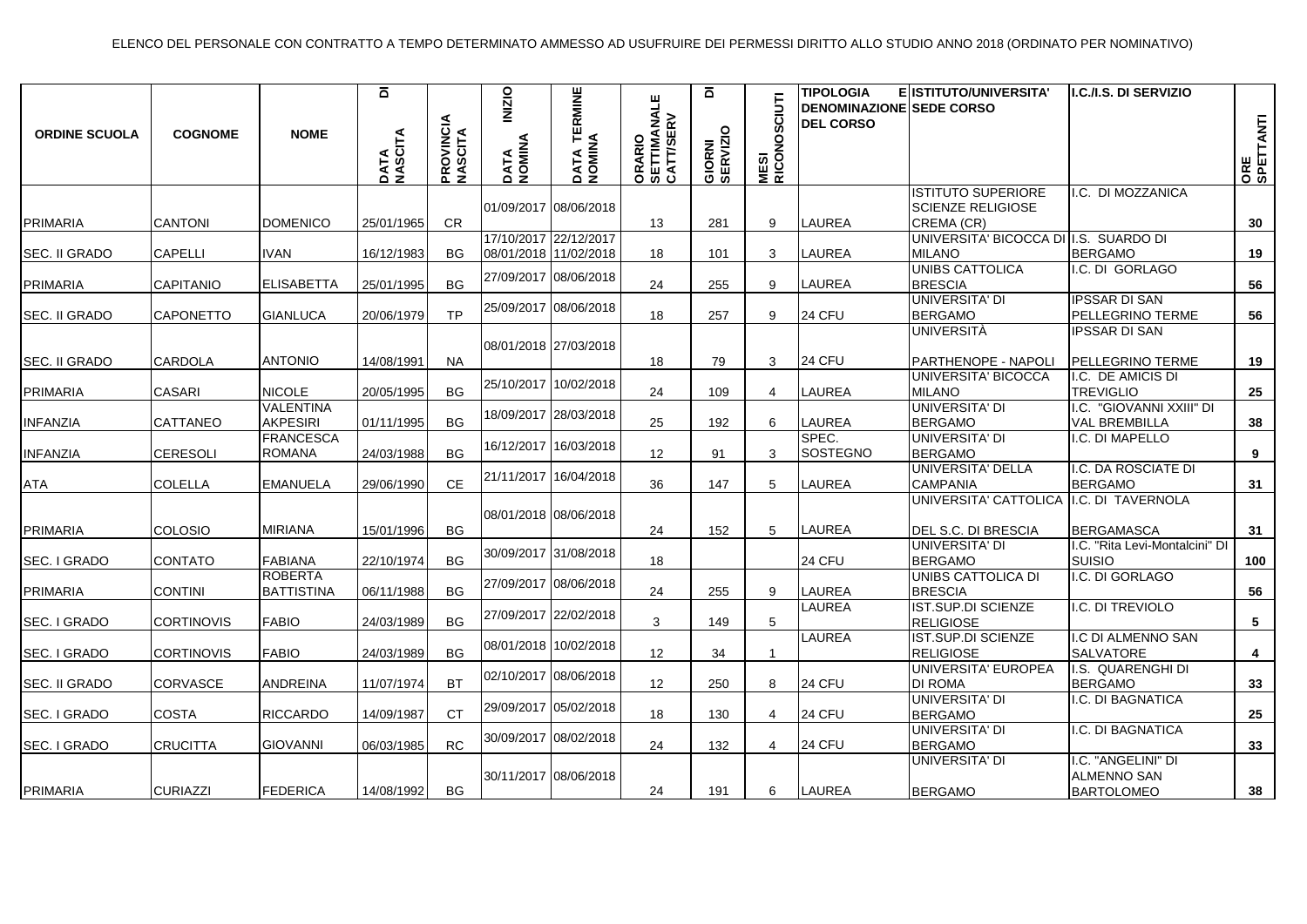| <b>ORDINE SCUOLA</b> | <b>COGNOME</b>       | <b>NOME</b>                                       | $\overline{\mathbf{o}}$<br>DATA<br>NASCITA | <b>PROVINCIA</b><br>NASCITA | <b>INIZIO</b><br>DATA<br>NOMINA | DATA TERMINE<br>NOMINA | ORARIO<br>SETTIMANALE<br>CATT/SERV | ā<br>GIORNI<br>SERVIZIO | CIUTI<br><b>MESI<br/>RICONOS</b> | <b>TIPOLOGIA</b><br><b>DENOMINAZIONE SEDE CORSO</b><br><b>DEL CORSO</b> | E ISTITUTO/UNIVERSITA'                                             | I.C./I.S. DI SERVIZIO                           | ORE<br>SPETTANTI |
|----------------------|----------------------|---------------------------------------------------|--------------------------------------------|-----------------------------|---------------------------------|------------------------|------------------------------------|-------------------------|----------------------------------|-------------------------------------------------------------------------|--------------------------------------------------------------------|-------------------------------------------------|------------------|
|                      |                      |                                                   |                                            |                             |                                 | 27/09/2017 15/06/2018  |                                    |                         |                                  |                                                                         | MNEMOSINE - DANTE<br>ALIGHIERI DI REGGIO                           | .C. "CARDUCCI" DI                               |                  |
| SEC. I GRADO         | <b>D'AMBROSIO</b>    | <b>MARTINA</b>                                    | 23/10/1988                                 | <b>TE</b>                   |                                 |                        | 18                                 | 262                     | 9                                | 24 CFU                                                                  | <b>CALABRIA</b>                                                    | <b>DALMINE</b>                                  | 56               |
| SEC. II GRADO        | DE FRANCESCO FELICIA | ALEXANDRA                                         | 05/09/1985                                 | <b>EE</b>                   |                                 | 13/10/2017 08/06/2018  | 8                                  | 239                     | 8                                | 24 CFU                                                                  | UNIVERSITA' DI<br><b>BERGAMO</b>                                   | I.S. FANTONI CLUSONE                            | 22               |
| <b>SEC. II GRADO</b> | DE LAURENTIIS        | ANGELA                                            | 12/02/1980                                 | <b>CE</b>                   |                                 | 11/10/2017 22/01/2018  | 18                                 | 104                     | 3                                | 24 CFU                                                                  | UNIPEGASO MILANO                                                   | I.S. ARCHIMEDE DI<br><b>TREVIGLIO</b>           | 19               |
| <b>SEC. II GRADO</b> | DE MARCO             | <b>FRANCESCO</b><br><b>ALESSIO</b>                | 07/12/1981                                 | AG                          |                                 | 12/12/2017 12/04/2018  | 18                                 | 122                     | 4                                | 24 CFU                                                                  | UNIVERSITA' PEGASO DI<br><b>NAPOLI</b>                             | I.C. A.MORO DI BONATE<br><b>SOPRA</b>           | 25               |
| <b>ATA</b>           | DE VIVO              | <b>MARILENA</b>                                   | 03/04/1990                                 | <b>MB</b>                   |                                 | 20/10/2017 08/06/2018  | 36                                 | 232                     | 8                                | <b>LAUREA</b>                                                           | UNIVERSITA' DI<br><b>SALERNO</b>                                   | I.S. OBERDAN DI<br><b>TREVIGLIO</b>             | 50               |
| <b>PRIMARIA</b>      | DEL COLLE            | <b>ELISA</b>                                      | 09/06/1983                                 | AV                          |                                 | 05/10/2017 08/02/2018  | 24                                 | 127                     | $\overline{4}$                   | <b>LAUREA</b>                                                           | <b>UNIVERSITA' VANVITELLI</b><br><b>CASERTA</b>                    | I.C. DE AMICIS DI<br><b>TREVIGLIO</b>           | 25               |
| <b>SEC. I GRADO</b>  | <b>DEL DUCHETTO</b>  | PAOLO                                             | 10/10/1991                                 | <b>PE</b>                   |                                 | 16/10/2017 30/06/2018  | 10 <sup>°</sup>                    | 228                     | 8                                | 24 CFU                                                                  | <b>BERGAMO</b>                                                     | .C. "DE AMICIS" DI<br><b>BERGAMO</b>            | 28               |
| SEC. I GRADO         | <b>DEL ROSSI</b>     | <b>ALESSIO</b>                                    | 03/02/1989                                 | PE                          |                                 | 11/10/2017 07/03/2018  | 18                                 | 149                     | 5                                | 24 CFU                                                                  | UNIVERSITA' DI<br><b>BERGAMO</b>                                   | .C. DI CISERANO                                 | 31               |
|                      |                      |                                                   |                                            |                             |                                 | 13/10/2017 31/01/2018  |                                    |                         |                                  |                                                                         | UNIVERSITA' PER<br><b>STRANIERI "DANTE</b><br>ALIGHIERI" DI REGGIO | I.C. DI PONTE SAN                               |                  |
| SEC. I GRADO         | <b>DENARO</b>        | <b>STEFANO</b>                                    | 12/04/1988                                 | <b>RC</b>                   |                                 |                        | 18                                 | 111                     | 4                                | <b>24 CFU</b>                                                           | <b>CALABRIA</b>                                                    | <b>PIETRO</b>                                   | 25               |
| <b>SEC. I GRADO</b>  | DI CIOCCIO           | <b>NICOLETTA</b>                                  | 14/04/1983                                 | PE                          |                                 | 10/11/2017 08/04/2018  | 18                                 | 149                     | $5^{\circ}$                      | 24 CFU                                                                  | UNIVERSITA' DI<br><b>BERGAMO</b>                                   | .C. DI VILLA DI SERIO                           | 31               |
| <b>ATA</b>           | DI GIOVANNI          | <b>ANTONIO</b>                                    | 11/07/1993                                 | CE.                         |                                 | 22/12/2017 30/06/2018  | 18                                 | 191                     | 6                                | <b>LAUREA</b>                                                           | <b>UNIVERSITA'</b><br><b>TELEMATICA PEGASO -</b><br><b>NAPOLI</b>  | .S. MAIRONI DA PONTE DI<br>PRESEZZO             | 19               |
| ATA                  | <b>DI GIOVANNI</b>   | <b>ANTONIO</b>                                    | 11/07/1993                                 | CE                          |                                 | 24/10/2017 30/06/2018  | 12                                 | 250                     | 8                                | LAUREA                                                                  | <b>UNIVERSITA'</b><br><b>TELEMATICA PEGASO</b><br><b>NAPOLI</b>    | I.S. CANTONI DI<br><b>TREVIGLIO</b>             | 17               |
| <b>SEC. II GRADO</b> | DI NOLA              | <b>LUCIO</b>                                      | 07/06/1974                                 | <b>NA</b>                   |                                 | 08/11/2017 30/06/2018  | 18                                 | 235                     | 8                                | 24 CFU                                                                  | UNIVERSITÀ FEDERICO II IPSSAR DI SAN<br>- NAPOLI                   | PELLEGRINO TERME                                | 50               |
| <b>SEC. I GRADO</b>  | <b>DI SALVO</b>      | <b>FRANCESCA</b><br><b>MARIA</b><br><b>DONATA</b> | 18/09/1980                                 | CT                          |                                 | 02/10/2017 08/06/2018  | 18                                 | 250                     | 8                                | 24 CFU                                                                  | UNIVERSITÀ DI<br><b>BERGAMO</b>                                    | I.C. "Rita Levi-Montalcini" DI<br><b>SUISIO</b> | 50               |
| SEC. I GRADO         | <b>DISTEFANO</b>     | <b>MARIA</b><br><b>DONATA</b>                     | 13/08/1989                                 | <b>CT</b>                   |                                 | 08/01/2018 30/06/2018  | 12                                 | 174                     | 6                                | SPEC.<br>SOSTEGNO                                                       | <b>UNIVERSITA' DI</b><br><b>BERGAMO</b>                            | .C. "MUZIO" DI BERGAMO                          | 25               |
| <b>ATA</b>           | <b>D'OCCHIO</b>      | <b>GIUSEPPE</b>                                   | 07/09/1976                                 | <b>BN</b>                   |                                 | 25/09/2017 30/06/2018  | 24                                 | 279                     | 9                                | <b>MASTER</b>                                                           | UNIVERSITA' DI ROMA                                                | I.C. DI BREMBATE SOTTO                          | 40               |
| <b>ATA</b>           | <b>ESPOSITO</b>      | <b>ANTONINO</b>                                   | 17/08/1971                                 | <b>EE</b>                   |                                 | 13/09/2017 30/06/2018  | 36                                 | 291                     | 10 <sup>1</sup>                  | <b>LAUREA</b>                                                           | <b>BERGAMO</b>                                                     | .S. FANTONI DI CLUSONE                          | 63               |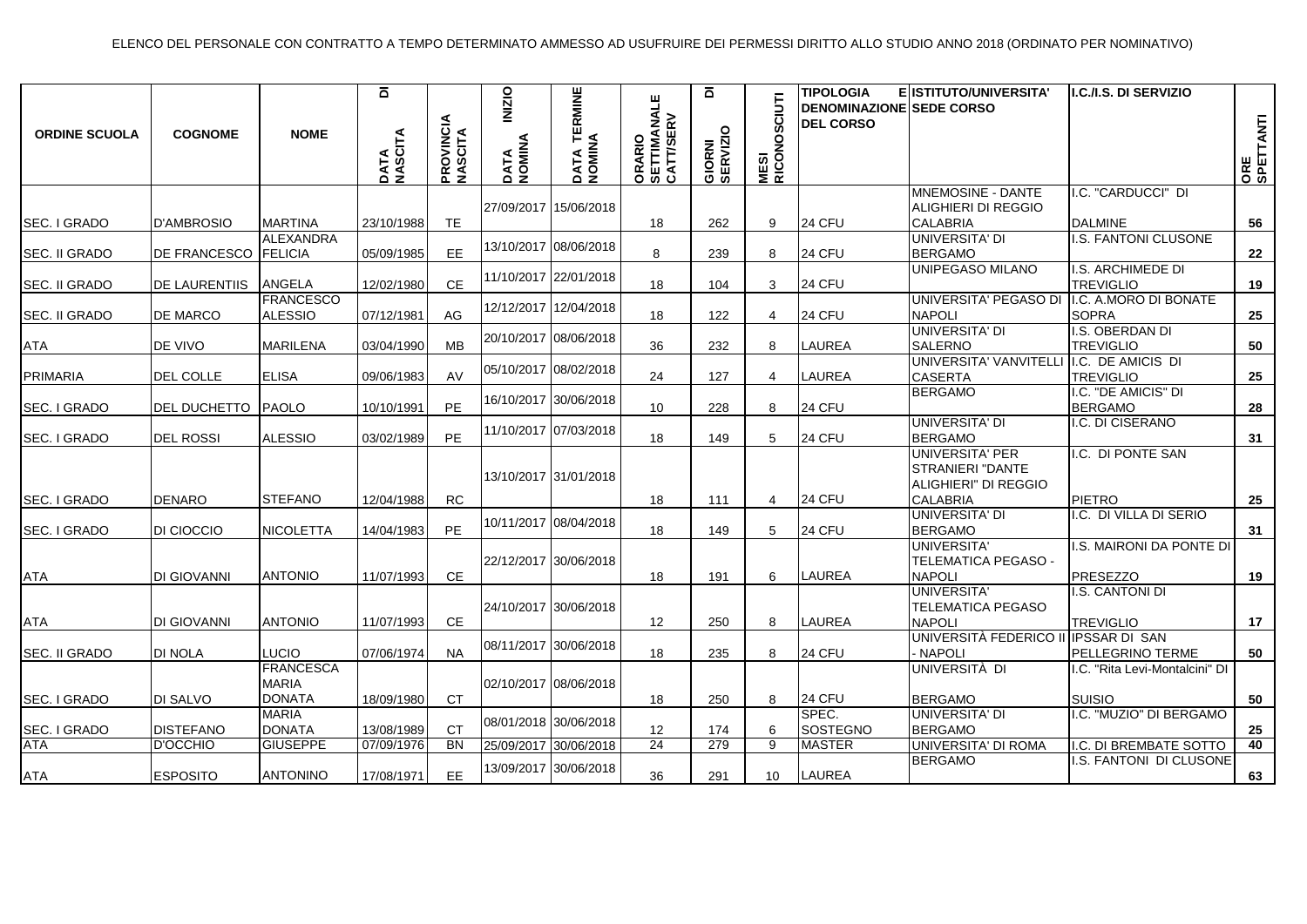| <b>ORDINE SCUOLA</b>            | <b>COGNOME</b>                   | <b>NOME</b>                                 | $\overline{\mathbf{a}}$<br>DATA<br>NASCITA | <b>PROVINCIA</b><br>MASCITA | <b>INIZIO</b><br>DATA<br>NOMINA | <b>TERMINE</b><br>DATA TE<br>NOMINA                                                              | ORARIO<br>SETTIMANALE<br>CATT/SERV | ā<br>GIORNI<br>SERVIZIO | CIUTI<br><b>MESI<br/>RICONOSC</b> | <b>TIPOLOGIA</b><br><b>DENOMINAZIONE SEDE CORSO</b><br><b>DEL CORSO</b> | E ISTITUTO/UNIVERSITA'                                                               | I.C./I.S. DI SERVIZIO                                                   | ORE<br>SPETTANTI |
|---------------------------------|----------------------------------|---------------------------------------------|--------------------------------------------|-----------------------------|---------------------------------|--------------------------------------------------------------------------------------------------|------------------------------------|-------------------------|-----------------------------------|-------------------------------------------------------------------------|--------------------------------------------------------------------------------------|-------------------------------------------------------------------------|------------------|
| SEC. I GRADO                    | <b>FALZOLGHER</b>                | <b>DEBORA</b>                               | 23/02/1987                                 | <b>SR</b>                   |                                 | 02/10/2017 08/06/2018                                                                            | 12                                 | 250                     | 8                                 | 24 CFU                                                                  | <b>UNIVERSITA' PER</b><br>STRANIERI "DANTE<br>ALIGHIERI DI REGGIO<br><b>CALABRIA</b> | I.C. DE AMICIS DI<br><b>TREVIGLIO</b>                                   | 33               |
| PRIMARIA                        | <b>FARINA</b>                    | <b>ALICE</b>                                | 14/05/1994                                 | ВG                          |                                 | 02/10/2017 22/12/2017<br>08/01/2018 28/03/2018                                                   | 12                                 | 162                     | 5                                 | <b>LAUREA</b>                                                           | UNIVERSITÀ -BICOCCA-<br><b>MILANO</b><br><b>SUOR ORSOLA</b>                          | I.C. "Rita Levi-Montalcini" DI<br><b>SUISIO</b><br>I.S."CANIANA" DI     | 16               |
| <b>ATA</b>                      | <b>FARINA</b>                    | <b>MARIA</b><br>ADDOLORATA                  | 17/02/1975                                 | AV                          |                                 | 19/01/2018 30/06/2018                                                                            | 36                                 | 163                     | 5                                 | <b>LAUREA</b>                                                           | BENINCASA DI NAPOLI                                                                  | <b>BERGAMO</b>                                                          | 31               |
| SEC. II GRADO                   | <b>FARINOTTI</b>                 | <b>SILVIA</b>                               | 03/08/1984                                 | <b>BG</b>                   |                                 | 08/01/2018 08/06/2018                                                                            | 12                                 | 152                     | 5                                 | <b>LAUREA</b>                                                           | I.S. DI SCIENZE<br>RELIGIOSE DI BERGAMO BALNEARIO                                    | I.S. LOTTO DI TRESCORE                                                  | 21               |
| <b>PRIMARIA</b>                 | <b>FARRUGGIO</b>                 | <b>CHIARA</b>                               | 10/07/1981                                 | <b>RM</b>                   |                                 | 25/09/2017 15/03/2018                                                                            | 20                                 | 172                     | 6                                 | SPEC.<br>SOSTEGNO                                                       | UNIVERSITÀ DI<br><b>BERGAMO</b><br><b>ALMA MATER</b>                                 | I. C. "ZONCA" DI<br><b>TREVIOLO</b><br>I.C. "CARDUCCI" DI               | 31               |
| SEC. I GRADO                    | <b>FERRARIS</b>                  | <b>MAURO</b>                                | 13/05/1987                                 | <b>BG</b>                   |                                 | 08/11/2017 08/06/2018                                                                            | 18                                 | 210                     | $\overline{7}$                    | 24 CFU                                                                  | <b>STUDIORUM</b><br>UNIVERSITA' DI<br><b>BOLOGNA</b>                                 | <b>DALMINE</b>                                                          | 44               |
| SEC. I GRADO                    | <b>FERRARO</b>                   | <b>BIAGIO</b>                               | 03/02/1989                                 | <b>BN</b>                   |                                 | 16/10/2017 08/06/2018                                                                            | 18                                 | 236                     | 8                                 | 24 CFU                                                                  | UNIVERSITA' DI<br><b>BERGAMO</b>                                                     | I.C. DI VERDELLINO                                                      | 50               |
| <b>PRIMARIA</b>                 | <b>FROSIO</b>                    | SAMUELA                                     | 15/05/1995                                 | <b>BG</b>                   |                                 | 30/09/2017 28/03/2018                                                                            | 24                                 | 180                     | 6                                 | <b>LAUREA</b>                                                           | UNIVERSITA' DI<br><b>BERGAMO</b><br>PEGASO MILANO                                    | I.C. DI SANT'OMOBONO<br><b>TERME</b><br>I.C. GROSSI DI                  | 38               |
| SEC. I GRADO                    | <b>GAGLIONE</b>                  | <b>FILOMENA</b>                             | 08/12/1990                                 | <b>NA</b>                   |                                 | 21/10/2017 08/06/2018<br>05/10/2017 31/10/2017                                                   | 18                                 | 231                     | 8                                 | <b>24 CFU</b>                                                           |                                                                                      | <b>TREVIGLIO</b>                                                        | 50               |
| <b>PRIMARIA</b>                 | <b>GELMI</b>                     | <b>ALESSANDRO</b>                           | 26/06/1990                                 | NA.                         |                                 | 02/11/2017 03/11/2017<br>06/11/2017 10/11/2017<br>13/11/2017 22/12/2017<br>08/01/2018 08/06/2018 | 24                                 | 226                     | 8                                 | <b>LAUREA</b>                                                           | <b>DI URBINO</b>                                                                     | UNIVERSITA' "CARLO BO" I.C. DI GRUMELLO DEL<br><b>MONTE</b>             | 50               |
| SEC. II GRADO                   | <b>GIANNETTA</b>                 | VALENTINA                                   | 14/02/1987                                 | <b>TA</b>                   |                                 | 09/10/2017 08/06/2018<br>04/10/2017 08/11/2017                                                   | 18                                 | 242                     | 8                                 | 24 CFU                                                                  | UNIVERSITA'<br>TELEMATICA PEGASO<br><b>UNIVERSITA' DI</b>                            | I.S. "Zenale e Butinone" DI<br><b>TREVIGLIO</b><br>I.C. CAMOZZI BERGAMO | 50               |
| SEC. I GRADO                    | <b>GIOVAGNOLI</b>                | <b>BERNADETTA</b>                           | 27/04/1974                                 | <b>RM</b>                   |                                 | 15/01/2018 11/02/2018                                                                            | 18                                 | 28                      |                                   | <b>LAUREA</b>                                                           | <b>BERGAMO</b><br>UNIVERSITA' DI MILANO                                              | I.S. SARPI DI BERGAMO                                                   | 6                |
| SEC. II GRADO                   | <b>GUALDI</b>                    | <b>GRETA</b>                                | 07/02/1992                                 | <b>BG</b>                   |                                 | 08/01/2018 27/03/2018                                                                            | 18                                 | 79                      | 3                                 | <b>24 CFU</b>                                                           | UNIVERSITA' DI                                                                       | I.C. LOTTO DI COVO                                                      | 19               |
| <b>PRIMARIA</b>                 | <b>IMERI</b>                     | <b>CHIARA</b>                               | 12/01/1995                                 | <b>BG</b>                   |                                 | 10/11/2017 31/03/2018<br>11/10/2017 02/02/2018                                                   | 24                                 | 142                     | 5                                 | LAUREA                                                                  | <b>BERGAMO</b><br>UNIVERSITA DI                                                      | I.C. DI SAN PAOLO                                                       | 31               |
| SEC. I GRADO<br><b>PRIMARIA</b> | <b>INGUI'</b><br><b>LABRUZZO</b> | <b>ANTONIO</b><br>MARIA GRAZIA   16/02/1987 | 06/05/1983                                 | EN<br>PA                    |                                 | 21/11/2017 18/01/2018                                                                            | 18<br>24                           | 115<br>51               | $\overline{4}$<br>3               | 24 CFU<br><b>LAUREA</b>                                                 | <b>BERGAMO</b><br>UNIVERSITA DI<br><b>PALERMO</b>                                    | <b>D'ARGON</b><br>I.C. DI BREMBATE SOTTO                                | 25<br>19         |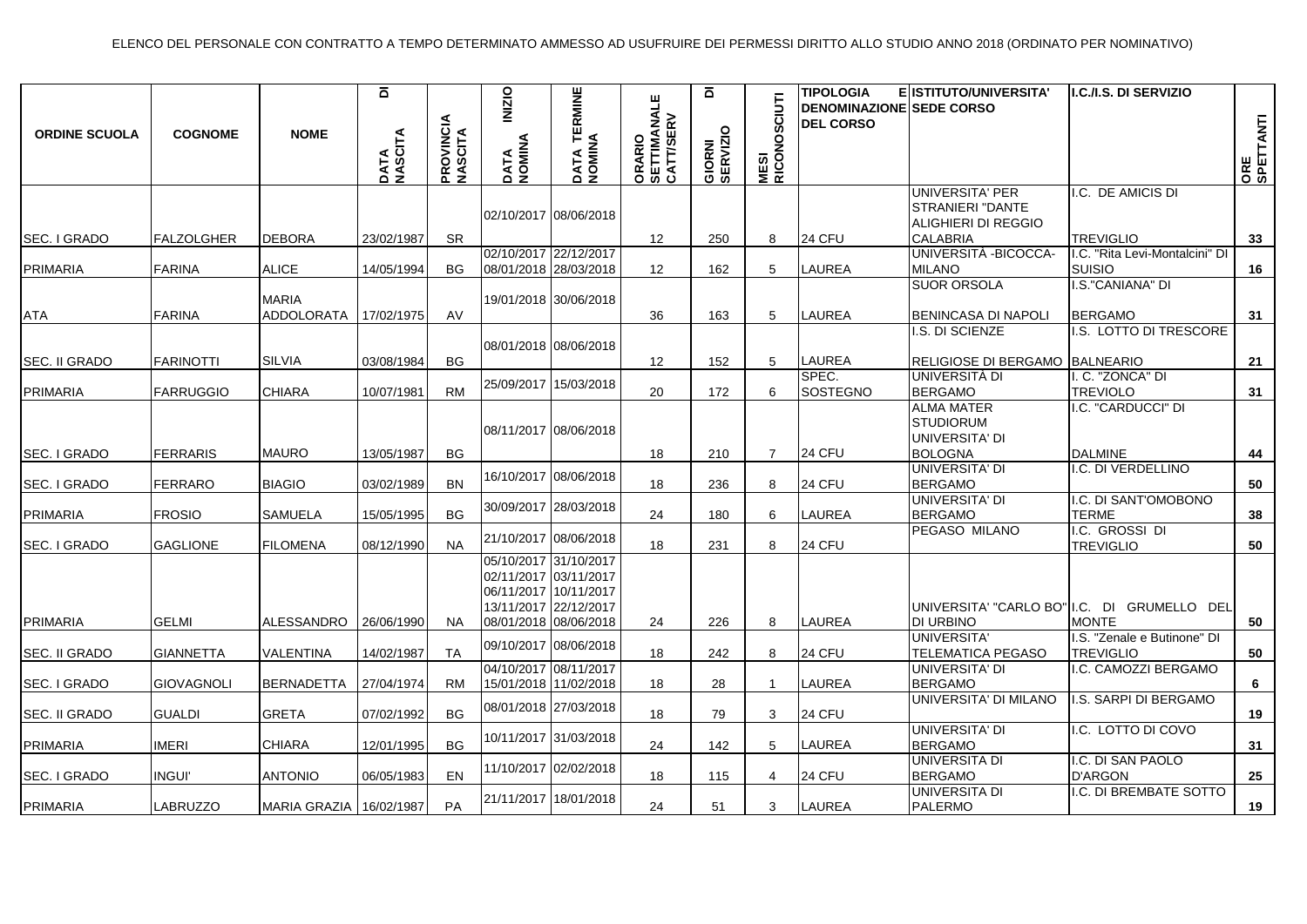| <b>ORDINE SCUOLA</b>           | <b>COGNOME</b>                   | <b>NOME</b>                  | $\overline{\mathbf{a}}$<br>DATA<br>NASCITA | <b>PROVINCIA</b><br>MASCITA | <b>INIZIO</b><br>DATA<br>NOMINA | DATA TERMINE<br>NOMINA                                                                           | ORARIO<br>SETTIMANALE<br>CATT/SERV | ā<br>GIORNI<br>SERVIZIO | CIUTI<br><b>MESI<br/>RICONOSO</b> | <b>TIPOLOGIA</b><br><b>DENOMINAZIONE SEDE CORSO</b><br><b>DEL CORSO</b> | E ISTITUTO/UNIVERSITA'                           | I.C./I.S. DI SERVIZIO                  | ORE<br>SPETTANTI |
|--------------------------------|----------------------------------|------------------------------|--------------------------------------------|-----------------------------|---------------------------------|--------------------------------------------------------------------------------------------------|------------------------------------|-------------------------|-----------------------------------|-------------------------------------------------------------------------|--------------------------------------------------|----------------------------------------|------------------|
|                                |                                  |                              |                                            |                             |                                 | 22/11/2017 19/02/2018                                                                            |                                    |                         |                                   |                                                                         | <b>UNIVERSITA' PER</b><br>STRANIERI "D.          | I.S. MAMOLI DI BERGAMO                 |                  |
| ISEC. II GRADO                 | <b>LA MALFA</b>                  | <b>CARMELA</b>               | 24/12/1969                                 | ME                          |                                 |                                                                                                  | 18                                 | 90                      | 3                                 | 24 CFU                                                                  | ALIGHIERI" - REGGIO<br><b>CALABRIA</b>           |                                        | 19               |
|                                |                                  |                              |                                            |                             |                                 | 13/11/2017 24/03/2018                                                                            |                                    |                         |                                   |                                                                         | UNIVERSITA' DEL                                  | I.S. WEIL TREVIGLIO                    |                  |
| SEC. II GRADO                  | <b>LOMBARDI</b>                  | <b>SERENA</b>                | 09/04/1988                                 | <b>IS</b>                   |                                 |                                                                                                  | $\overline{7}$                     | 132                     | 4                                 | 24 CFU                                                                  | MOLISE                                           |                                        | 10               |
| SEC. I GRADO                   | LUCHENA                          | <b>FEDERICA</b>              | 30/08/1985                                 | PA                          |                                 | 22/09/2017 30/06/2018                                                                            | 18                                 | 282                     | 9                                 | 24 CFU                                                                  | <b>UNIVERSITA' DI</b><br><b>BERGAMO</b>          | I.C. OSIO SOTTO                        | 56               |
| <b>SEC. II GRADO</b>           | <b>LUCCHINI</b>                  | <b>FABIO</b>                 | 11/05/1979                                 | MI                          |                                 | 03/11/2017 08/06/2018                                                                            | $\overline{7}$                     | 218                     | $\overline{7}$                    | 24 CFU                                                                  | UNIVERSITA' DI<br><b>BERGAMO</b>                 | I.S. EINAUDI DI DALMINE                | 17               |
| <b>SEC. II GRADO</b>           | <b>MAFFEO</b>                    | <b>INCORONATA</b>            | 26/08/1980                                 | <b>BN</b>                   |                                 | 02/10/2017 30/06/2018                                                                            | 18                                 | 272                     | 9                                 | <b>24 CFU</b>                                                           | UNIVERSITÀ DEGLI<br>STUDI DEL SANNIO             | IPSSAR di SAN<br>PELLEGRINO TERME      | 56               |
| <b>SEC. I GRADO</b>            | <b>MAFFI</b>                     | <b>ESTHER</b>                | 23/07/1986                                 | <b>BG</b>                   |                                 | 26/10/2017 23/04/2018                                                                            | 18                                 | 180                     | 6                                 | 24 CFU                                                                  | <b>UNIVERSITA' DI</b><br><b>BERGAMO</b>          | I.C. DI VERDELLINO                     | 38               |
| <b>SEC. II GRADO</b>           | <b>MAFRICI</b>                   | <b>LIPIKA</b>                | 27/04/1982                                 | EE                          |                                 | 16/10/2017 30/06/2018                                                                            | 8                                  | 258                     | 9                                 | 24 CFU                                                                  | <b>ACCADEMIA BELLE ARTI</b><br>BRERA (MI)        | -I.S. MAMOLI DI BERGAMO                | 25               |
| PRIMARIA                       | <b>MAGONI</b>                    | <b>AURORA</b>                | 08/11/1971                                 | <b>BG</b>                   |                                 | 25/09/2017 30/04/2018                                                                            | 24                                 | 218                     | $\overline{7}$                    | SPEC.<br>SOSTEGNO                                                       | UNIVERSITA' DI<br><b>BERGAMO</b>                 | I.C. DI BAGNATICA                      | 44               |
| SEC. I GRADO                   | <b>MAINO</b>                     | <b>GLORIA</b>                | 27/04/1985                                 | BG                          |                                 | 04/10/2017 08/02/2018                                                                            | 18                                 | 128                     | 4                                 | 24 CFU                                                                  | <b>UNIVERSITA' DI</b><br><b>BERGAMO</b>          | I.C. DI BONATE SOTTO                   | 25               |
|                                |                                  |                              |                                            |                             |                                 | 04/10/2017 08/06/2018                                                                            |                                    |                         |                                   |                                                                         | <b>BERGAMO</b>                                   | I.S. DON MILANI DI                     |                  |
| SEC. II GRADO<br>ISEC. I GRADO | <b>MANENTI</b><br><b>MANENTI</b> | <b>SARA</b><br><b>MARISA</b> | 25/02/1991<br>09/02/1976                   | BG<br>$\overline{BS}$       |                                 | 01/09/2017 08/06/2018                                                                            | 18<br>11                           | 248<br>281              | 8<br>9                            | 24 CFU<br><b>CORSO</b>                                                  | <b>CREMA</b>                                     | ROMANO DI LOMABARDIA<br>I.C. DI CALCIO | 50<br>34         |
|                                |                                  |                              |                                            |                             |                                 | 01/09/2017 08/06/2018                                                                            |                                    |                         |                                   |                                                                         | I.S. DI SCIENZE                                  | I.C. DI VILLONGO                       |                  |
| PRIMARIA                       | <b>MANTI</b>                     | <b>CRISTINA</b>              | 09/05/1980                                 | <b>RC</b>                   |                                 |                                                                                                  | 20                                 | 281                     | 9                                 | <b>LAUREA</b>                                                           | RELIGIOSE DI BERGAMO                             |                                        | 47               |
| <b>PRIMARIA</b>                | <b>MANZONI</b>                   | JESSICA                      | 02/04/1996                                 | <b>BG</b>                   |                                 | 23/12/2017 09/03/2018                                                                            | 24                                 | 77                      | 3                                 | LAUREA                                                                  | UNIVERSITA' BICOCCA<br><b>MILANO</b>             | I.C. DI CISANO<br><b>BERGAMASCO</b>    | 19               |
| PRIMARIA                       | <b>MARINO</b>                    | <b>ALESSIA</b>               | 16/08/1994                                 | <b>BG</b>                   |                                 | 04/12/2017 11/02/2018                                                                            | 17                                 | 70                      | $\overline{2}$                    | <b>LAUREA</b>                                                           | UNIVERSITA' BICOCCA -<br><b>MILANO</b>           | I.C. CONSONNI DI<br><b>ARCENE</b>      | 9                |
| <b>SEC. II GRADO</b>           | <b>MARINO</b>                    | <b>SERGIO</b>                | 20/10/1971                                 | CO                          |                                 | 29/09/2017 31/08/2018                                                                            | 18                                 |                         |                                   | 24 CFU                                                                  | <b>UNIVERSITA' DI</b><br><b>BERGAMO</b>          | I.S. FANTONI DI CLUSONE                | 100              |
| SEC. II GRADO                  | <b>MARKU</b>                     | <b>EDORJAN</b>               | 09/04/1988                                 | <b>EE</b>                   |                                 | 27/10/2017 30/06/2018                                                                            | $\overline{2}$                     | 247                     | 8                                 | <b>LAUREA</b>                                                           | UNIVERSITA' DI<br><b>BERGAMO</b>                 | I.S. FANTONI DI CLUSONE                | 6                |
| PRIMARIA                       | <b>MIGNANI</b>                   | <b>ADELE</b>                 | 22/12/1992                                 | BG                          |                                 | 18/09/2017 31/10/2017<br>02/11/2017 07/12/2017<br>11/12/2017 22/12/2017<br>09/01/2018 24/02/2018 | 24                                 | 170                     | 6                                 | <b>LAUREA</b>                                                           | I.S. DI SCIENZE<br>RELIGIOSE DI BERGAMO IBERGAMO | I.C. CAMOZZI DI                        | 38               |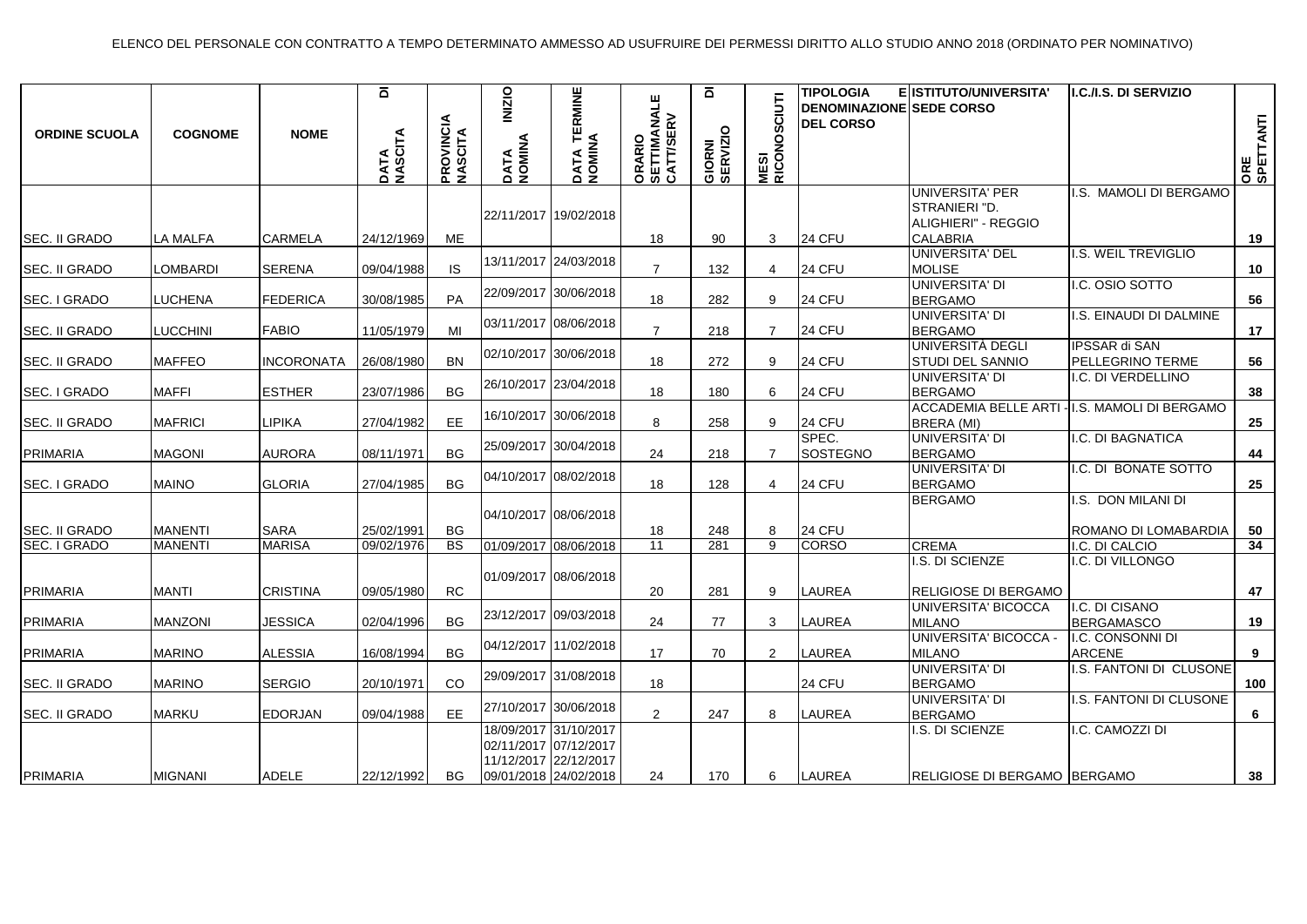| <b>ORDINE SCUOLA</b>            | <b>COGNOME</b>                     | <b>NOME</b>                        | ā<br>DATA<br>NASCITA     | <b>PROVINCIA</b><br>MASCITA | <b>INIZIO</b><br>DATA<br>NOMINA | <b>TERMINE</b><br>DATA TE<br>NOMINA            | ORARIO<br>SETTIMANALE<br>CATT/SERV | ō<br>GIORNI<br>SERVIZIO | C~U<br><b>MESI<br/>RICONOS</b> | <b>TIPOLOGIA</b><br><b>DENOMINAZIONE SEDE CORSO</b><br><b>DEL CORSO</b> | E ISTITUTO/UNIVERSITA'                                                              | I.C./I.S. DI SERVIZIO                                 | ORE<br>SPETTANTI |
|---------------------------------|------------------------------------|------------------------------------|--------------------------|-----------------------------|---------------------------------|------------------------------------------------|------------------------------------|-------------------------|--------------------------------|-------------------------------------------------------------------------|-------------------------------------------------------------------------------------|-------------------------------------------------------|------------------|
| SEC. I GRADO                    | <b>MINERVINO</b>                   | <b>SEFORA</b>                      | 15/01/1977               | KR                          |                                 | 07/10/2017 22/12/2017<br>08/01/2018 28/03/2018 | 18                                 | 157                     | 5                              | 24 CFU                                                                  | UNIVERSITÀ CATTOLICA<br>DEL SACRO CUORE DI<br><b>MILANO</b>                         | I.C. "Rita Levi-Montalcini" DI<br><b>SUISIO</b>       | 31               |
| <b>ATA</b>                      | <b>MIRENDA</b>                     | <b>VINCENZO</b>                    | 22/07/1969               | VV                          |                                 | 25/09/2017 30/06/2018                          | 36                                 | 279                     | 9                              | 24 CFU                                                                  | <b>ASSOCIAZIONE</b><br>MNEMOSINE c/o<br>UNIVERSITA' STRANIERI<br>DI REGGIO CALABRIA | I.C. MARTIRI DELLA<br>RESISTENZA DI CALCIO            | 56               |
| PRIMARIA                        | MOSTOSI                            | <b>DAVIDE</b>                      | 18/05/1980               | <b>BG</b>                   |                                 | 28/09/2017 08/06/2018                          | 24                                 | 254                     | 8                              | LAUREA                                                                  | <b>UNIVERSITA' DI</b><br><b>BERGAMO</b>                                             | I.C. DI GORLAGO                                       | 50               |
| <b>SEC. II GRADO</b>            | <b>MUSARAJ</b>                     | <b>GERTA</b>                       | 22/06/1983               | EE.                         |                                 | 30/09/2017 30/06/2018                          | 18                                 | 274                     | 9                              | 24 CFU                                                                  | <b>UNIVERSITA' DI</b><br><b>BERGAMO</b>                                             | I.S. NATTA DI BERGAMO                                 | 56               |
| PRIMARIA                        | <b>NIGRO</b>                       | GIUSEPPINA                         | 30/07/1980               | <b>RG</b>                   |                                 | 02/10/2017 30/06/2018                          | 24                                 | 272                     | 9                              | SPEC.<br>SOSTEGNO                                                       | UNIVERSITA' DI<br><b>BERGAMO</b><br>UNIVERSITA' BICOCCA DI I.C. LOTTO DI COVO       | I.C. MORO DI SERIATE                                  | 56               |
| PRIMARIA                        | <b>NOZZA</b>                       | SERENA                             | 14/11/1985               | <b>BG</b>                   |                                 | 02/11/2017 01/02/2018                          | 24                                 | 92                      | 3                              | LAUREA                                                                  | <b>MILANO</b><br>UNICAL - RENDE (CS)                                                | I.C. DI BARIANO                                       | 19               |
| SEC. I GRADO                    | ORSINI                             | <b>GIANLUCA</b>                    | 22/11/1991               | <b>CS</b>                   |                                 | 06/10/2017 30/04/2018<br>13/11/2017 08/06/2018 | 18                                 | 207                     | $\overline{7}$                 | 24 CFU                                                                  | UNIVERSITA' BICOCCA DI I.C. DI OSIO SOPRA                                           |                                                       | 44               |
| <b>PRIMARIA</b>                 | OSIO                               | <b>ILARIA</b>                      | 10/01/1993               | MI                          |                                 | 03/11/2017 22/12/2017                          | 18                                 | 210                     | $\overline{7}$                 | LAUREA                                                                  | <b>MILANO</b><br><b>UNIVERSITA' DEL</b>                                             | I.S. SUARDO DI                                        | 33               |
| ISEC. II GRADO<br>SEC. II GRADO | <b>PADOVANO</b><br><b>PAGLIARA</b> | <b>MINA</b><br><b>GIUSEPPE</b>     | 22/12/1989<br>15/02/1989 | LE.<br><b>TA</b>            |                                 | 08/01/2018 10/02/2018<br>04/10/2017 30/01/2018 | 18<br>18                           | 54<br>88                | 3<br>3                         | <b>LAUREA</b><br><b>24 CFU</b>                                          | SALENTO - LECCE<br>UNIMI - MILANO                                                   | <b>BERGAMO</b><br>I.S. OBERDAN DI<br><b>TREVIGLIO</b> | 19<br>19         |
| PRIMARIA                        | <b>PANARISI</b>                    | FEDERICA                           | 13/07/1992               | AG                          |                                 | 09/01/2018 09/01/2018<br>12/01/2018 09/02/2018 | 19                                 | 30                      |                                | <b>LAUREA</b>                                                           | UNIVERSITA' BICOCCA DI<br><b>MILANO</b>                                             | I.C. DI BREMBATE SOTTO                                | 5                |
| PRIMARIA<br>PRIMARIA            | <b>PAPA</b><br><b>PAROLO</b>       | <b>DANIELA</b><br><b>GIULIETTA</b> | 25/05/1981<br>08/03/1989 | <b>NA</b><br><b>BG</b>      |                                 | 25/09/2017 21/02/2018<br>15/01/2018 04/03/2018 | $\overline{24}$<br>24              | 150<br>49               | 5<br>$\overline{2}$            | C.SO SPECIALIZ.<br>LAUREA                                               | <b>ESCULAPIO NAPOLI</b><br>UNIVERSITÁ DI<br><b>BERGAMO</b>                          | I.C. DI OSIO SOTTO<br>I.C. DI ZOGNO                   | 31<br>13         |
| PRIMARIA                        | <b>PASINETTI</b>                   | <b>ELVETIA</b><br><b>DEBORA</b>    | 18/12/1982               | <b>BG</b>                   | 25/09/2017                      | 10/04/2018                                     | 6                                  | 198                     | $\overline{7}$                 | LAUREA                                                                  | UNIVERSITA' DI URBINO<br>"CARLO BO"                                                 | I.C. DI GRUMELLO DEL<br><b>MONTE</b>                  | 11               |
| PRIMARIA                        | <b>PASSONI</b>                     | <b>GIULIA</b>                      | 17/02/1991               | <b>BG</b>                   |                                 | 21/10/2017 23/01/2018                          | 24                                 | 95                      | 3                              | <b>LAUREA</b>                                                           | <b>BERGAMO</b>                                                                      | I.C. GROSSI DI TREVIGLIO                              | 19               |
| SEC. I GRADO                    | <b>PATELLI</b>                     | <b>ZAIRA</b>                       | 12/11/1975               | <b>BG</b>                   |                                 | 18/09/2017 02/04/2018                          | 5                                  | 197                     | $\overline{7}$                 | LAUREA                                                                  | <b>ISTITUTO SUPERIORE DI</b><br><b>SCIENZE RELIGIOSE</b>                            | I.C. DI CASAZZA                                       | 12               |
| SEC. I GRADO                    | <b>PATELLI</b>                     | <b>ZAIRA</b>                       | 12/11/1975               | <b>BG</b>                   |                                 | 13/09/2017 02/04/2018<br>09/01/2018 07/06/2018 | $\overline{4}$<br>6                | 268                     | 9                              | <b>LAUREA</b>                                                           | IST.SUP.DI SCIENZE<br><b>RELIGIOSE</b>                                              | I.C. DI TRESCORE<br><b>BALNEARIO</b>                  | 20               |
| SEC. II GRADO                   | PEDANA                             | <b>ERSILIA</b>                     | 13/10/1983               | CE                          |                                 | 17/10/2017 08/06/2018                          | 10                                 | 235                     | 8                              | <b>24 CFU</b>                                                           | UNIVERSITA'<br><b>TELEMATICA PEGASO</b><br><b>NAPOLI</b>                            | <b>IPSSAR SONZOGNI DI</b><br><b>NEMBRO</b>            | 28               |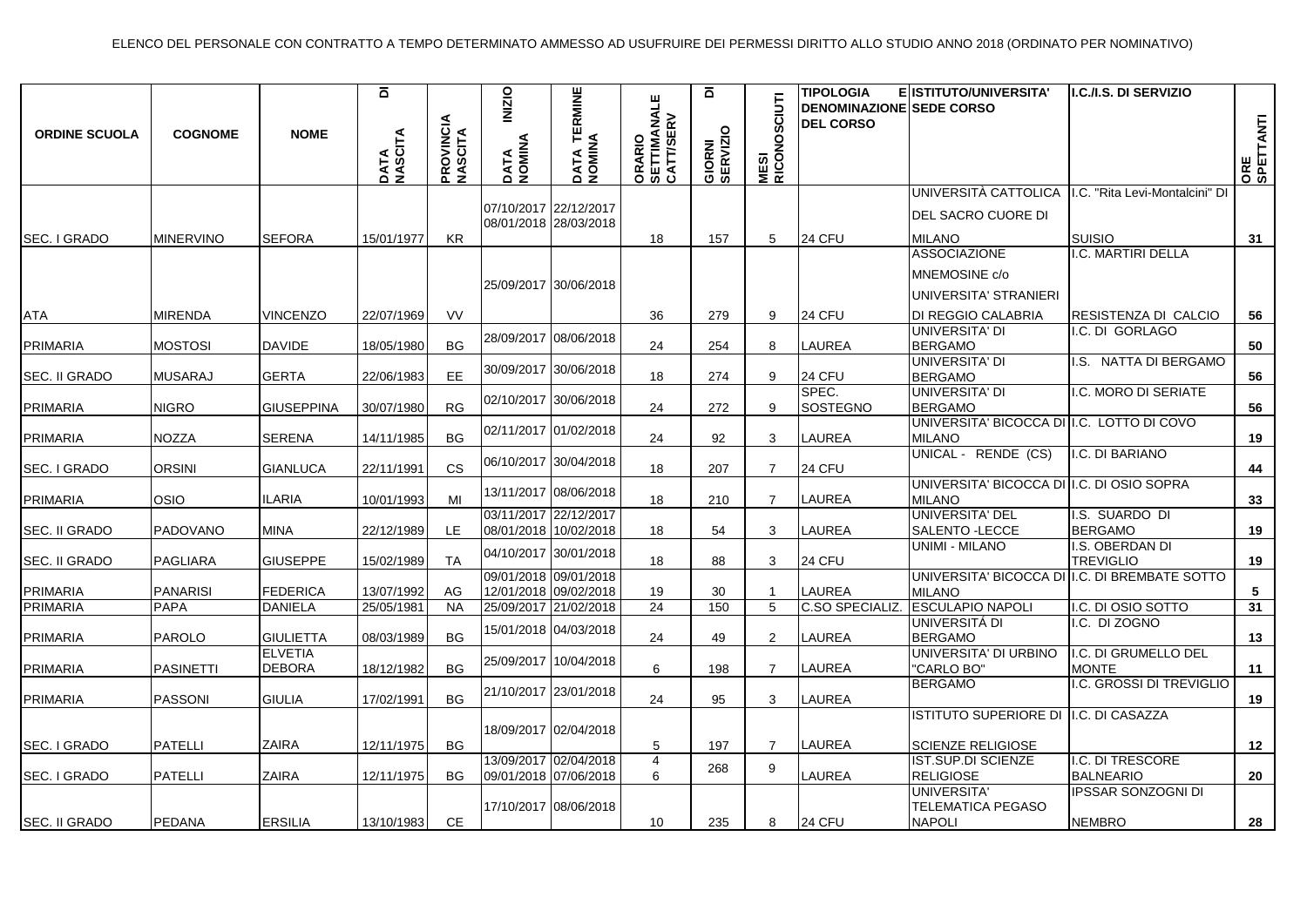| <b>ORDINE SCUOLA</b> | <b>COGNOME</b>    | <b>NOME</b>     | $\overline{\mathbf{a}}$<br>DATA<br>NASCITA | <b>PROVINCIA</b><br>NASCITA | <b>INIZIO</b><br>DATA<br>NOMINA | TERMINE<br>DATA TE<br>NOMINA                   | ORARIO<br>SETTIMANALE<br>CATT/SERV | $\overline{\mathbf{a}}$<br>GIORNI<br>SERVIZIO | <b>MESI<br/>RICONOSCIUTI</b> | <b>TIPOLOGIA</b><br><b>DENOMINAZIONE SEDE CORSO</b><br><b>DEL CORSO</b> | ELISTITUTO/UNIVERSITA'                                                         | <b>I.C./I.S. DI SERVIZIO</b>         | ORE<br>SPETTANTI |
|----------------------|-------------------|-----------------|--------------------------------------------|-----------------------------|---------------------------------|------------------------------------------------|------------------------------------|-----------------------------------------------|------------------------------|-------------------------------------------------------------------------|--------------------------------------------------------------------------------|--------------------------------------|------------------|
| PRIMARIA             | <b>PIANETTI</b>   | <b>GIULIA</b>   | 18/11/1997                                 | <b>BG</b>                   | 24/10/2017                      | 21/01/2018                                     | 24                                 | 90                                            | 3                            | LAUREA                                                                  | UNIVERSITA' DI<br><b>BERGAMO</b>                                               | I.C. GERVASONI DI<br>VALNEGRA        | 19               |
| PRIMARIA             | PITTA'            | <b>FEDERICA</b> | 18/08/1984                                 | EN                          |                                 | 09/11/2017 16/04/2018                          | 24                                 | 159                                           | 5                            | LAUREA                                                                  | luniversita' kore di<br><b>ENNA</b>                                            | I.C. DI VILLONGO                     | 31               |
| SEC. I GRADO         | POIDOMANI         | <b>SILVIA</b>   | 18/06/1987                                 | <b>BG</b>                   |                                 | 29/09/2017 21/01/2018                          | 18                                 | 115                                           | 4                            | <b>MASTER</b>                                                           | <b>ICOTEA MILANO</b>                                                           | I.C. MORO DI CALCINATE               | 25               |
| <b>SEC. II GRADO</b> | <b>POLACCO</b>    | VIRGINIA        | 27/11/1990                                 | <b>AN</b>                   |                                 | 23/10/2018 08/06/2018                          | 18                                 | 229                                           | 8                            | 24 CFU                                                                  | UNIVERSITA' DI PISA                                                            | I.S. PALEOCAPA DI<br><b>BERGAMO</b>  | 50               |
| SEC. II GRADO        | <b>POLLARI</b>    | <b>CHIARA</b>   | 22/10/1985                                 | <b>RM</b>                   |                                 |                                                | 6                                  | 152                                           | 5                            | 24 CFU                                                                  | UNIVERSITA' LA<br><b>SAPIENZA ROMA</b>                                         | I.S. RIVA DI SARNICO                 | 10               |
| PRIMARIA             | <b>POLONI</b>     | <b>CATERINA</b> | 12/02/1991                                 | <b>BG</b>                   |                                 | 01/09/2017 08/06/2018                          | 8                                  | 281                                           | 9                            | LAUREA                                                                  | UNIVERSITA' DI<br><b>BERGAMO</b>                                               | I.C. MORO DI CALCINATE               | 19               |
| SEC. I GRADO         | PRESSIANI         | <b>MARCO</b>    | 07/01/1985                                 | <b>BG</b>                   |                                 | 22/11/2017 21/01/2018<br>22/01/2018 21/02/2018 | 9                                  | 92                                            | 3                            | 24 CFU                                                                  | UNIVERSITA' DI<br><b>BERGAMO</b>                                               | I.C. FERM DI CARVICO                 | 9                |
| <b>PRIMARIA</b>      | RADAELLI          | <b>MATTEO</b>   | 21/10/1988                                 | <b>BG</b>                   |                                 | 11/10/2017 19/01/2018                          | 24                                 | 90                                            | 3                            | <b>LAUREA</b>                                                           | IUNIVERSITA' DI<br><b>BERGAMO</b>                                              | I.C. COLLEONI DI<br><b>URGNANO</b>   | 19               |
| PRIMARIA             | <b>RAIMONDI</b>   | LAURA           | 26/03/1986                                 | <b>BG</b>                   |                                 | 22/10/2017 08/06/2018                          | 24                                 | 230                                           | 8                            | 20 CFU                                                                  | UNIVERSITA' DI<br><b>BERGAMO</b>                                               | .C. CAROLI DI STEZZANO               | 50               |
| <b>SEC. II GRADO</b> | <b>RANDAZZO</b>   | <b>TERESA</b>   | 11/01/1985                                 | CZ                          |                                 | 23/12/2017 08/02/2018                          | 18                                 | 48                                            | $\overline{2}$               | 24 CFU                                                                  | UNIVERSITA' DI<br><b>BERGAMO</b>                                               | I.S. MAIRONI DA PONTE<br>DI PRESEZZO | 13               |
| PRIMARIA             | <b>RAVANELLI</b>  | ANNA            | 26/07/1991                                 | <b>BG</b>                   |                                 | 08/01/2018 08/06/2018                          | 24                                 | 152                                           | 5                            | LAUREA                                                                  | <b>CATTOLICA DEL SACRO</b><br><b>CUORE DI MILANO</b>                           | I.C. DI SANT'OMOBONO<br><b>TERME</b> | 31               |
| SEC. I GRADO         | <b>RE</b>         | <b>FEDERICA</b> | 14/12/1992                                 | <b>BS</b>                   |                                 | 03/10/2017 11/02/2018                          | 9                                  | 132                                           | $\overline{4}$               | <b>LAUREA</b>                                                           | II.S. DI SCIENZE<br><b>RELIGIOSE</b>                                           | I.C. DI CASIRATE D'ADDA              | 13               |
| <b>ATA</b>           | <b>RESTAINO</b>   | <b>FELICIA</b>  | 12/06/1987                                 | AV                          |                                 | 18/01/2018 08/06/2018                          | 18                                 | 142                                           | 5                            | 24 CFU                                                                  | PEGASO/NAPOLI -<br><b>UNIVERSITATEA</b><br><b>DIMITRIE</b><br>CANTEMIR/ROMANIA | I.C. CARDUCCDI DALMINE               | 16               |
| PRIMARIA             | <b>RIGAMONTI</b>  | <b>SOFIA</b>    | 26/09/1995                                 | <b>BG</b>                   |                                 | 12/09/2017 27/01/2018                          | 17                                 | 138                                           | 5                            | LAUREA                                                                  | I.S. DI SCIENZE<br>RELIGIOSE DI BERGAMO                                        | I.C. DI ZOGNO                        | 22               |
| SEC. II GRADO        | <b>RIGOLI</b>     | <b>GIULIA</b>   | 05/12/1989                                 | <b>BG</b>                   |                                 | 27/09/2017 25/01/2018                          | 18                                 | 121                                           | 4                            | 24 CFU                                                                  | UNIVERSITA' DI<br><b>BERGAMO</b>                                               | I. S. TUROLDO DI ZOGNO               | 25               |
| SEC. I GRADO         | <b>RIZZO</b>      | <b>INGRID</b>   | 07/04/1978                                 | MI                          |                                 | 26/09/2017 30/06/2018                          | 12                                 | 278                                           | 9                            | 24 CFU                                                                  | UNIVERSITA' DI<br><b>BERGAMO</b>                                               | I.C. DI VILLONGO                     | 38               |
| <b>SEC. I GRADO</b>  | <b>ROBERTAZZI</b> | VITA            | 07/08/1983                                 | <b>SA</b>                   |                                 | 29/09/2017 14/03/2018                          | 18                                 | 167                                           | 6                            | 24 CFU                                                                  | UNIVERISTA' DI<br><b>BERGAMO</b>                                               | I.C. DI OSIO SOTTO                   | 38               |
| <b>PRIMARIA</b>      | <b>RONDALLI</b>   | ALESSANDRA      | 23/06/1982                                 | <b>BG</b>                   |                                 | 01/09/2018 08/06/2018                          | 20                                 | 281                                           | 9                            | LAUREA                                                                  | I.S.S.R. DI BERGAMO                                                            | I.C. CONSONNI DI<br><b>ARCENE</b>    | 47               |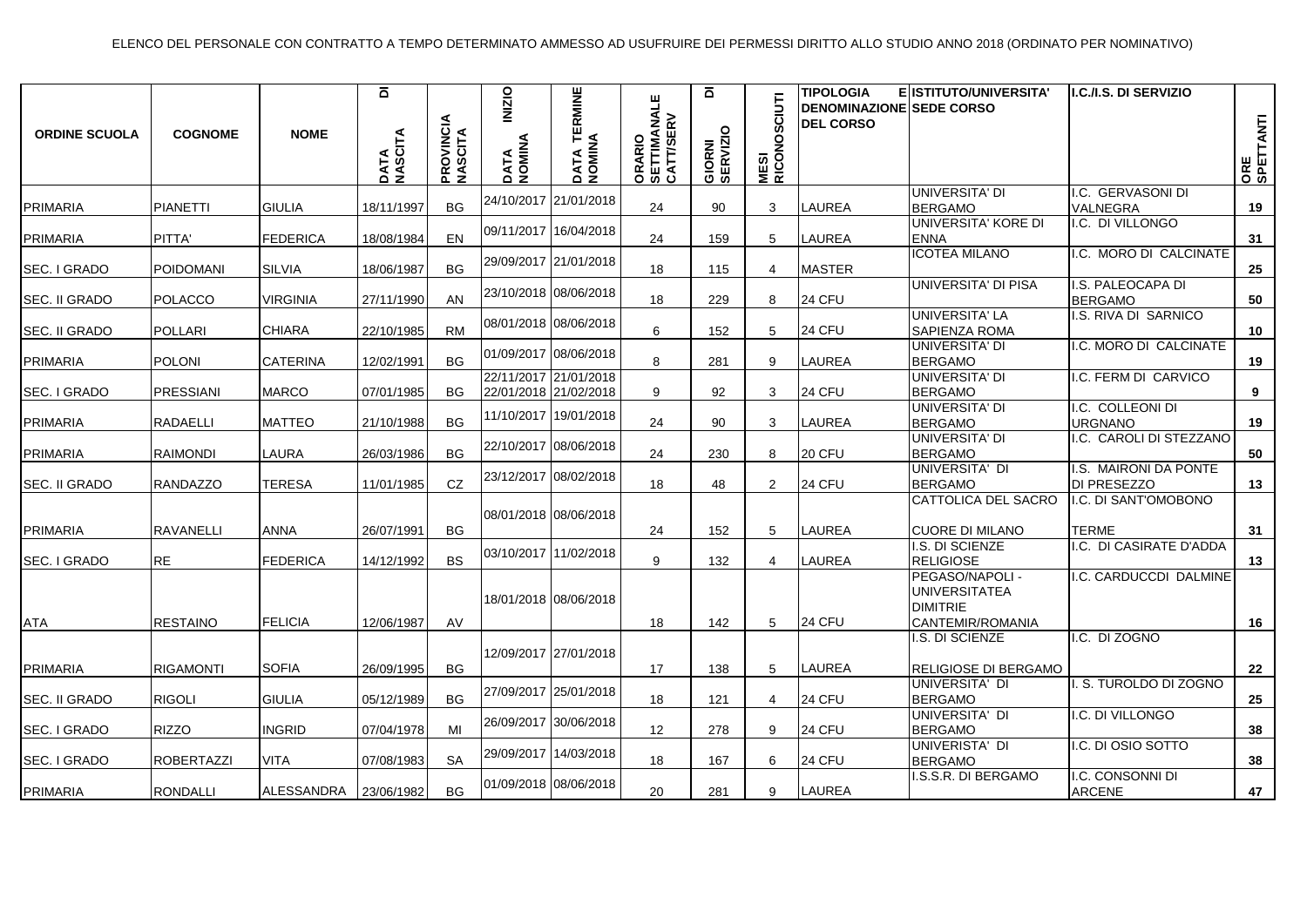| <b>ORDINE SCUOLA</b> | <b>COGNOME</b>   | <b>NOME</b>        | $\overline{\mathbf{a}}$<br>DATA<br>NASCITA | <b>PROVINCIA</b><br>NASCITA | <b>INIZIO</b><br>DATA<br>NOMINA | <b>TERMINE</b><br>DATA TE<br>NOMINA | ORARIO<br>SETTIMANALE<br>CATT/SERV | $\overline{\mathbf{a}}$<br>GIORNI<br>SERVIZIO | CIUTI<br><b>MESI<br/>RICONOSO</b> | <b>TIPOLOGIA</b><br><b>DENOMINAZIONE SEDE CORSO</b><br><b>DEL CORSO</b> | E ISTITUTO/UNIVERSITA'                       | I.C./I.S. DI SERVIZIO                | ORE<br>SPETTANTI |
|----------------------|------------------|--------------------|--------------------------------------------|-----------------------------|---------------------------------|-------------------------------------|------------------------------------|-----------------------------------------------|-----------------------------------|-------------------------------------------------------------------------|----------------------------------------------|--------------------------------------|------------------|
|                      |                  |                    |                                            |                             |                                 | 25/09/2017 30/06/2018               |                                    |                                               |                                   |                                                                         | CONSERVATORIO<br><b>MONTEVERDI DI</b>        | I.S. SUARDO DI                       |                  |
| SEC. II GRADO        | <b>ROTA</b>      | <b>DAMIANO</b>     | 16/01/1969                                 | <b>BG</b>                   |                                 |                                     | $\overline{7}$                     | 279                                           | 9                                 | 24 CFU                                                                  | <b>CREMONA</b>                               | <b>BERGAMO</b>                       | 22               |
| SEC. I GRADO         | <b>RUSSO</b>     | <b>MADDALENA</b>   | 01/05/1988                                 | <b>VV</b>                   |                                 | 08/11/2018 22/01/2018               | 18                                 | 76                                            | 3                                 | 24 CFU                                                                  | UNIVERSITA' DI<br><b>BERGAMO</b>             | I.C. MORO DI BONATE<br><b>SOPRA</b>  | 19               |
|                      |                  |                    |                                            |                             |                                 | 29/09/2017 31/01/2018               |                                    |                                               |                                   |                                                                         | UNIVERSITA' BICOCCA                          | I.C. DI CARVICO                      |                  |
| <b>PRIMARIA</b>      | <b>SALERNO</b>   | <b>MANUELA</b>     | 21/09/1978                                 | BG.                         |                                 | 01/02/2018 02/03/2018               | 24                                 | 155                                           | 5                                 | <b>LAUREA</b>                                                           | <b>MILANO</b>                                |                                      | 31               |
|                      |                  |                    |                                            |                             |                                 | 16/10/2017 30/06/2018               |                                    |                                               |                                   |                                                                         | UNIVERSITA' "CARLO BO"                       | I.S. AMBIVERI DI                     |                  |
| SEC. II GRADO        | <b>SANTO</b>     | <b>GIOVANNI</b>    | 13/02/1993                                 | <b>BA</b>                   |                                 |                                     | 14                                 | 258                                           | 9                                 | LAUREA                                                                  | <b>URBINO</b>                                | <b>PRESEZZO</b>                      | 44               |
|                      |                  |                    |                                            |                             |                                 | 18/01/2018 09/03/2018               |                                    |                                               |                                   |                                                                         | <b>UNIVERSITA' DI</b>                        | I.S. LOTTO DI TRESCORE               |                  |
| SEC. II GRADO        | <b>SCANDELLA</b> | <b>MANUELA</b>     | 24/03/1986                                 | BG                          |                                 |                                     | 11                                 | 51                                            | $\overline{2}$                    | 24 CFU                                                                  | <b>BERGAMO</b>                               | <b>BALNEARIO</b>                     | 8                |
|                      |                  |                    |                                            |                             |                                 | 09/10/2017 14/03/2018               |                                    |                                               |                                   |                                                                         | <b>UNIVERSITA' LA</b>                        | I.C. DI LOVERE                       |                  |
| SEC. I GRADO         | <b>SCARSI</b>    | <b>MARIA LAURA</b> | 31/03/1989                                 | <b>SA</b>                   |                                 |                                     | 10 <sup>°</sup>                    | 157                                           | 5                                 | 24 CFU                                                                  | SAPIENZA ROMA                                |                                      | 17               |
| <b>PRIMARIA</b>      | <b>SEGRETO</b>   | <b>VALERIA</b>     | 02/11/1977                                 | MI                          |                                 | 25/09/2017 08/06/2018               | 12                                 | 257                                           | 9                                 | <b>LAUREA</b>                                                           | <b>UNIVERSITA' DI</b>                        | .C. DA ROSCIATE DI<br><b>BERGAMO</b> | 28               |
|                      |                  |                    |                                            |                             |                                 |                                     |                                    |                                               |                                   |                                                                         | <b>BERGAMO</b><br>UNIVERSITA' CATTOLICA      | I.C. ANGELINI DI                     |                  |
|                      |                  |                    |                                            |                             |                                 | 12/10/2017 28/03/2018               |                                    |                                               |                                   |                                                                         |                                              | ALMENNO SAN                          |                  |
| <b>PRIMARIA</b>      | <b>SESSA</b>     | <b>CHIARA</b>      | 06/01/1984                                 | VA                          |                                 |                                     | 24                                 | 168                                           | 6                                 | LAUREA                                                                  | SACRO CUORE - MILANO   BARTOLOMEO            |                                      | 38               |
|                      |                  |                    |                                            |                             |                                 | 18/09/2017 26/05/2018               |                                    |                                               |                                   |                                                                         | UNIVERSITA' DEGLI                            | I.C. GIOVANNI XXIII DI               |                  |
| <b>INFANZIA</b>      | SITA'            | DANIELA            | 04/10/1993                                 | <b>CS</b>                   |                                 |                                     | 25                                 | 251                                           | 8                                 | LAUREA                                                                  | STUDI DI BERGAMO<br>UNIVERSITà PER           | <b>VAL BREMBILLA</b>                 | 50               |
|                      |                  | <b>VINCENZO</b>    |                                            |                             |                                 | 16/10/2017 30/06/2018               |                                    |                                               |                                   |                                                                         | STRANIERI DI REGGIO                          | I.S. AMBIVERI DI                     |                  |
| SEC. II GRADO        | <b>SPADARO</b>   | LUCA               | 01/01/1978                                 | CT.                         |                                 |                                     | 9                                  | 258                                           | 9                                 | 24 CFU                                                                  | CALABRIA                                     | PRESEZZO                             | 28               |
|                      |                  |                    |                                            |                             |                                 |                                     |                                    |                                               |                                   |                                                                         | I.S. DI SCIENZE                              | I.C. MUZIO DI BERGAMO                |                  |
|                      |                  |                    |                                            |                             |                                 | 01/09/2017 31/08/2018               |                                    |                                               |                                   |                                                                         |                                              |                                      |                  |
| <b>INFANZIA</b>      | <b>SPREAFICO</b> | <b>OMBRETTA</b>    | 18/01/1962                                 | <b>BG</b>                   |                                 |                                     | $12 \overline{ }$                  |                                               |                                   | <b>LAUREA</b>                                                           | RELIGIOSE DI BERGAMO                         |                                      | 48               |
|                      |                  |                    |                                            |                             |                                 |                                     |                                    |                                               |                                   |                                                                         | I.S. DI SCIENZE                              | .C. DI VERDELLO                      |                  |
|                      |                  |                    |                                            |                             |                                 | 01/09/2017 31/08/2018               |                                    |                                               |                                   |                                                                         |                                              |                                      |                  |
| <b>INFANZIA</b>      | <b>SPREAFICO</b> | <b>OMBRETTA</b>    | 18/01/1962                                 | BG                          |                                 |                                     | 9                                  |                                               |                                   | <b>LAUREA</b>                                                           | RELIGIOSE DI BERGAMO                         |                                      | 36               |
|                      |                  |                    |                                            |                             |                                 |                                     |                                    |                                               |                                   |                                                                         | UNIVERSITA' CATTOLICA   I.C. DI BONATE SOTTO |                                      |                  |
|                      |                  |                    |                                            |                             |                                 | 19/10/2017 17/02/2018               |                                    |                                               |                                   |                                                                         | DEL SACRO CUORE DI                           |                                      |                  |
| <b>PRIMARIA</b>      | <b>STASI</b>     | <b>GLORIA</b>      | 12/02/1993                                 | MI                          |                                 |                                     | 24                                 | 122                                           | 4                                 | C.SO SPECIALIZ.                                                         | <b>MILANO</b>                                |                                      | 25               |
|                      |                  |                    |                                            |                             |                                 | 20/10/2017 03/11/2017               |                                    |                                               |                                   |                                                                         | UNIVERSITA' DI                               | I.C. DI VERDELLO                     |                  |
|                      |                  |                    |                                            |                             |                                 | 06/11/2017 13/11/2017               |                                    |                                               |                                   |                                                                         |                                              |                                      |                  |
|                      |                  |                    |                                            |                             |                                 | 20/11/2017 01/12/2017               |                                    |                                               |                                   | SPEC.                                                                   |                                              |                                      |                  |
| <b>PRIMARIA</b>      | <b>SURANO</b>    | <b>ELISA</b>       | 25/05/1982                                 | LE.                         |                                 | 04/12/2017 04/06/2018               | 20                                 | 218                                           | $\overline{7}$                    | SOSTEGNO                                                                | <b>BERGAMO</b>                               |                                      | 36               |
|                      |                  |                    |                                            |                             |                                 |                                     |                                    |                                               |                                   |                                                                         | ASS. MNEMOSINE c/o                           | I.C. DI CALCIO                       |                  |
|                      |                  |                    |                                            |                             |                                 | 27/09/2018 30/06/2018               |                                    |                                               |                                   |                                                                         | UNIVESITA' degli                             |                                      |                  |
|                      |                  | <b>PIERFRANCES</b> |                                            |                             |                                 |                                     |                                    |                                               |                                   |                                                                         | STRANIERI - REGGIO                           |                                      |                  |
| ATA                  | <b>TRITICO</b>   | ICO.               | 08/04/1977                                 | <b>TP</b>                   |                                 |                                     | 18                                 | 277                                           | 9                                 | 24 CFU                                                                  | <b>CALABRIA</b>                              |                                      | 28               |